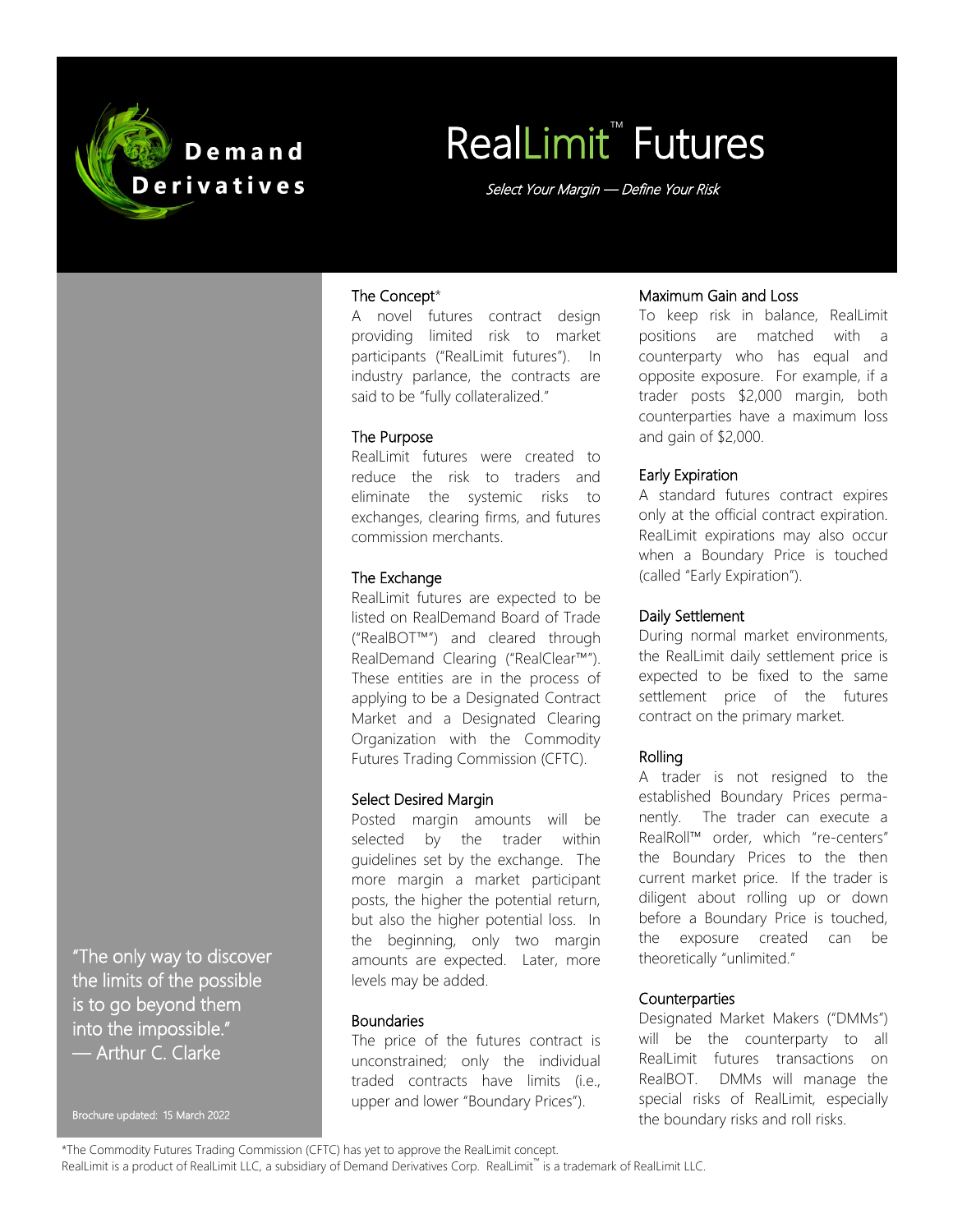### $Examples<sup>1</sup>$

Assumptions:

- Today's futures price is 1,000. The trader places an order to buy one contract and decides to post \$3,000 margin. Suppose this market participant is indeed filled at 1,000.
- The multiplier is \$100. Therefore, the notional value of the futures contract is \$100,000.
- The tick value is predefined by the exchange at 0.10 or \$10.
- The trader's selected Margin Points are  $+/-$  30 points (\$3,000) with Boundary Prices of 970 and 1,030 and, therefore, a Boundary Range of 60 points.

- Nothing unique happens. The contract behaves similarly to a standard futures contract except without daily variation margin. All gains or losses will be realized upon liquidation or final expiration.
- Scenario #2: The trader wants to exit while the market is currently trading at 1,020.
- Result  $#2$ : The trader enters a sell order at 1,020, and when filled, receives 20 points or \$2,000 in profits.<sup>2</sup>
- Scenario #3: The futures price rises from 1,000 to a Last of 1,030.
- Result #3: The position is immediately and automatically liquidated at the Boundary Price of 1,030, providing the trader with the maximum gain of  $$3,000.<sup>2</sup>$
- Scenario #4: The futures price falls from 1,000 to a Last of 970.<br>Result #4: The position is immediately and automatically liqu
- The position is immediately and automatically liquidated at the lower Boundary Price of 970, limiting the loss to posted collateral of \$3,000.<sup>2</sup>
- Scenario #5: On news of an extreme event, the futures price gaps from 1,000 to 920 with no intervening trades. Result #5: The position is immediately and automatically liquidated at the lower Boundary Price of 970, limiting the loss to posted collateral of \$3,000. (The market participant on the other side of this trade receives \$3,000 maximum.)<sup>2</sup>
- Scenario #6: The trader desires to liquidate at the day's settlement price. Result #6: The trader places a "Perfect Execution at Settlement" (PEAS™) sell order that should be pre-matched prior to the close and executed at the day's settlement price. It should be noted that if the Boundary Price had been touched before the day's close (and hence, the RealLimit contract expired early), the PEAS order would have been automatically canceled. For more information on PEAS orders and Customer Order Executions, please see the separate brochure on the demandderivatives.com website.
- Scenario #7: After a move in the market participant's favor (but not yet to the upper Boundary Price), the trader desires to raise the upside potential. The trader places a RealRoll™ order, which liquidates the original position and reestablishes another with all the same specifications. On the surface, it appears that liquidating and reentering the exact same position has no effect. However, with RealLimit futures contracts, this process allows the position to be "re-centered," thereby changing the upper and lower Boundaries.
- Result #7: Suppose that the trader with the original long position at 1,000 desires to roll when the futures contract rises to 1,021.90. The trader enters a RealRoll order with a limit price at 1,021.90 and gets filled at that price, for a realized gain of \$2,190. Immediately, the trader also gets filled on a new long position at 1,022. New Boundary Prices are established at 992 and 1,052. The net effect is that the trader essentially maintains the original long position, realizes a profit, and "re-centers" upside potential and downside risk at a predetermined cost of one tick.<sup>3</sup>
- Scenario #8: Similar to Scenario #7, however, this time the market moves against the trader and the desire is to roll down the Boundary Prices in order to give the market more downside room before the anticipated upward rally. In addition to re-centering the position, the trader will need to post more margin.
- Result #8: Suppose the current price is 988.90. The trader enters a RealRoll position with a sell price of 988.90, and gets filled at that price for a \$1,110 loss. The trader must post an additional \$1,110 and reenters the trade at 989.00,<sup>3</sup> re-centering the Boundary Prices at 1,019 and 959.

<sup>1</sup> The underlying prices, margin amounts, etc., are all fictitious and do not represent a specific underlying asset. Contract specifications are unique to each asset. Please review the website demandderivatives.com for more information.

<sup>2</sup> Less Exchange and Clearing fees.

<sup>3</sup> There is no variable bid/ask spread on RealRoll orders. The total cost for the entire RealRoll transaction is pre-defined at one tick plus a single charge for Exchange and Clearing fees (not two fees for two legs).

Scenario #1: The futures price remains within the 60-point Boundary Range.<br>Result #1: Nothing unique happens. The contract behaves similarly to a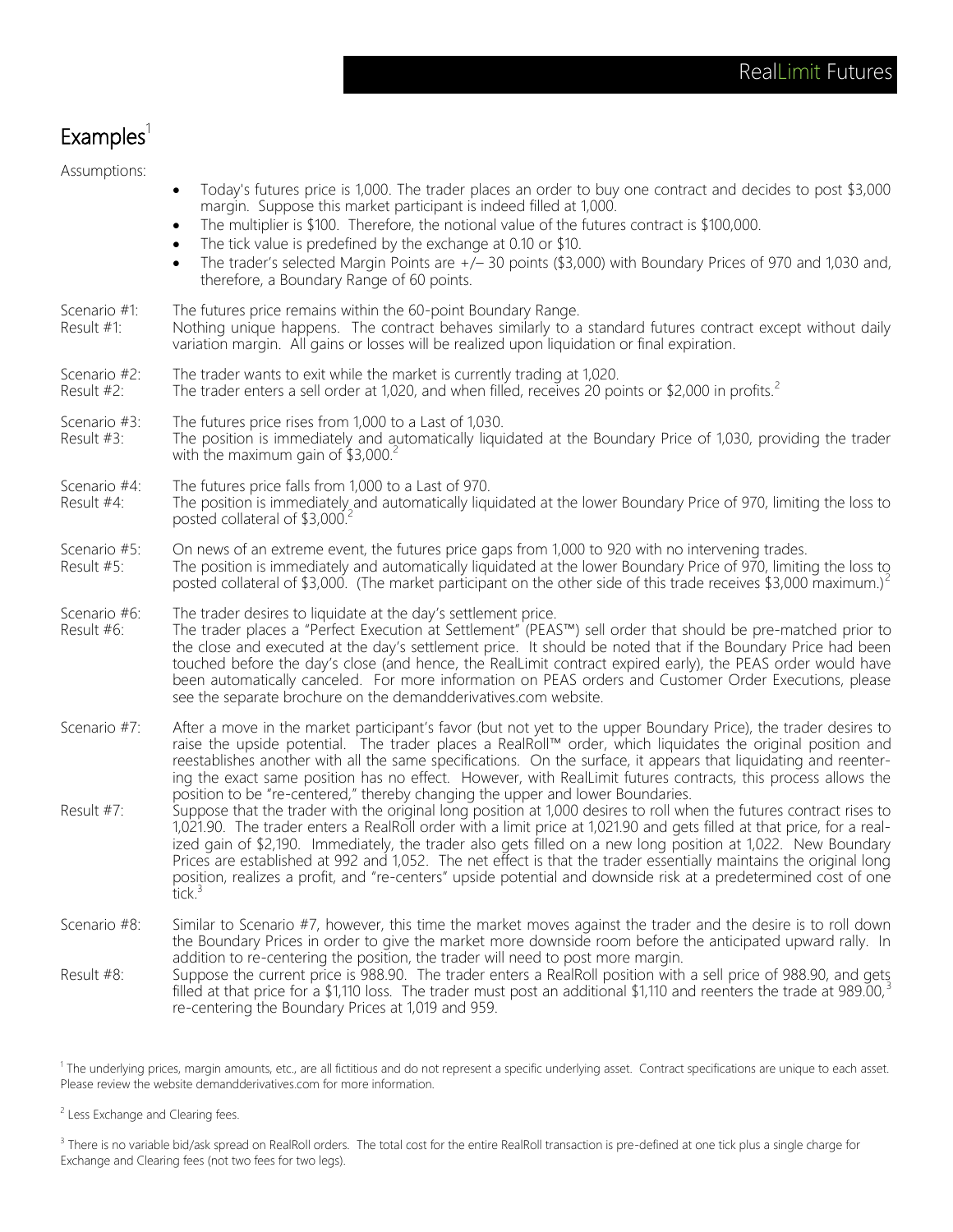## RealLimit Futures